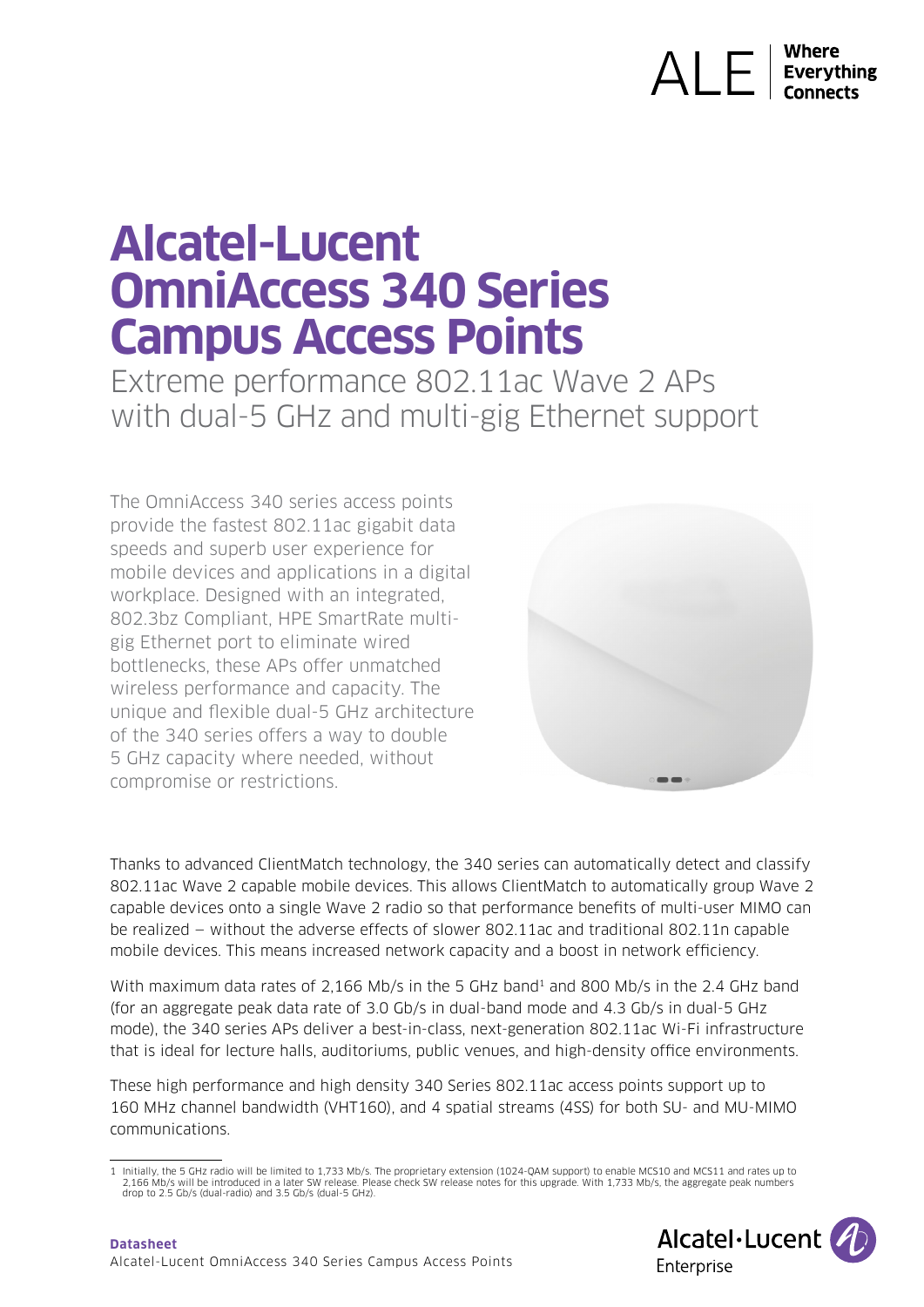#### **Unique benefits**

- Unified AP deploy with or without controller
	- ¬ The 340 Series APs can be deployed in either controller- based (AOS-W) or controllerless (InstantOS) deployment mode
- Dual Radio 4x4 802.11ac access point with Multi-User MIMO (wave 2)
	- ¬ Supports up to 2,166 Mb/s per radio in the 5 GHz band (with 4SS/VHT80 or 2SS/VHT160 clients) and up to 800 Mb/s in the 2.4 GHz band (with 4SS/VHT40 clients)
	- ¬ Antenna polarization diversity (fixed) for optimized RF performance
- Optional dual-5 GHz mode supported, where the 2.4 GHz radio is converted to a second 5 GHz radio
	- ¬ Both 5 GHz radios providing full coverage, doubling the performance and capacity
	- ¬ Unlike competitive solutions, the 340 Series is designed to isolate the two 5 GHz transmitters for higher performance
	- ¬ Conversion can be manual/fixed, or automatic and dynamic (software controlled, under-the hood), based on system-wide capacity and load in both bands
- HPE SmartRate uplink Ethernet port (E0)
	- ¬ Supports up to 2.5 Gb/s with NBase-T and IEEE 802.3bz Ethernet compatibility
	- ¬ Backwards compatible with 100/1000Base-T
- Hitless PoE failover between both Ethernet ports
- Advanced Cellular Coexistence (ACC)
	- ¬ Minimizes interference from 3G/4G cellular networks, distributed antenna systems and commercial small cell/femtocell equipment
- Quality of service for unified communications applications
	- ¬ Supports priority handling and policy enforcement for unified communication apps, including Skype for Business with encrypted videoconferencing, voice, chat and desktop sharing
- AppRF technology leverages deep packet inspection to classify and block, prioritize, or limit bandwidth for thousands of applications in a range of categories
- Best-in-class RF Management
	- ¬ Integrated AirMatch technology manages the 2.4-GHz and 5-GHz radio bands and actively optimizes the RF environment including channel width, channel selection and transmit power
	- ¬ Adaptive Radio Management (ARM) technology provides airtime fairness and ensures that APs stay clear of all sources of RF interference to deliver reliable, high- performance WLANs
- Spectrum analysis
	- ¬ Capable of part-time or dedicated air monitoring, the spectrum analyzer remotely scans the 2.4 GHz and 5 GHz radio bands to identify sources of RF interference from HT20 through VHT160 operation
- Secure Core
	- ¬ Device assurance: Use of Trusted Platform Module (TPM) for secure storage of credentials and keys as well as secure boot
	- ¬ Integrated wireless intrusion protection2 offers threat protection and mitigation, and eliminates the need for separate RF sensors and security appliances
	- ¬ IP reputation and security services identify, classify, and block malicious files, URLs and IPs, providing comprehensive protection against advanced online threats
	- ¬ SecureJack-capable for secure tunneling of wired Ethernet traffic

<sup>2</sup> Not supported in dual-5 GHz mode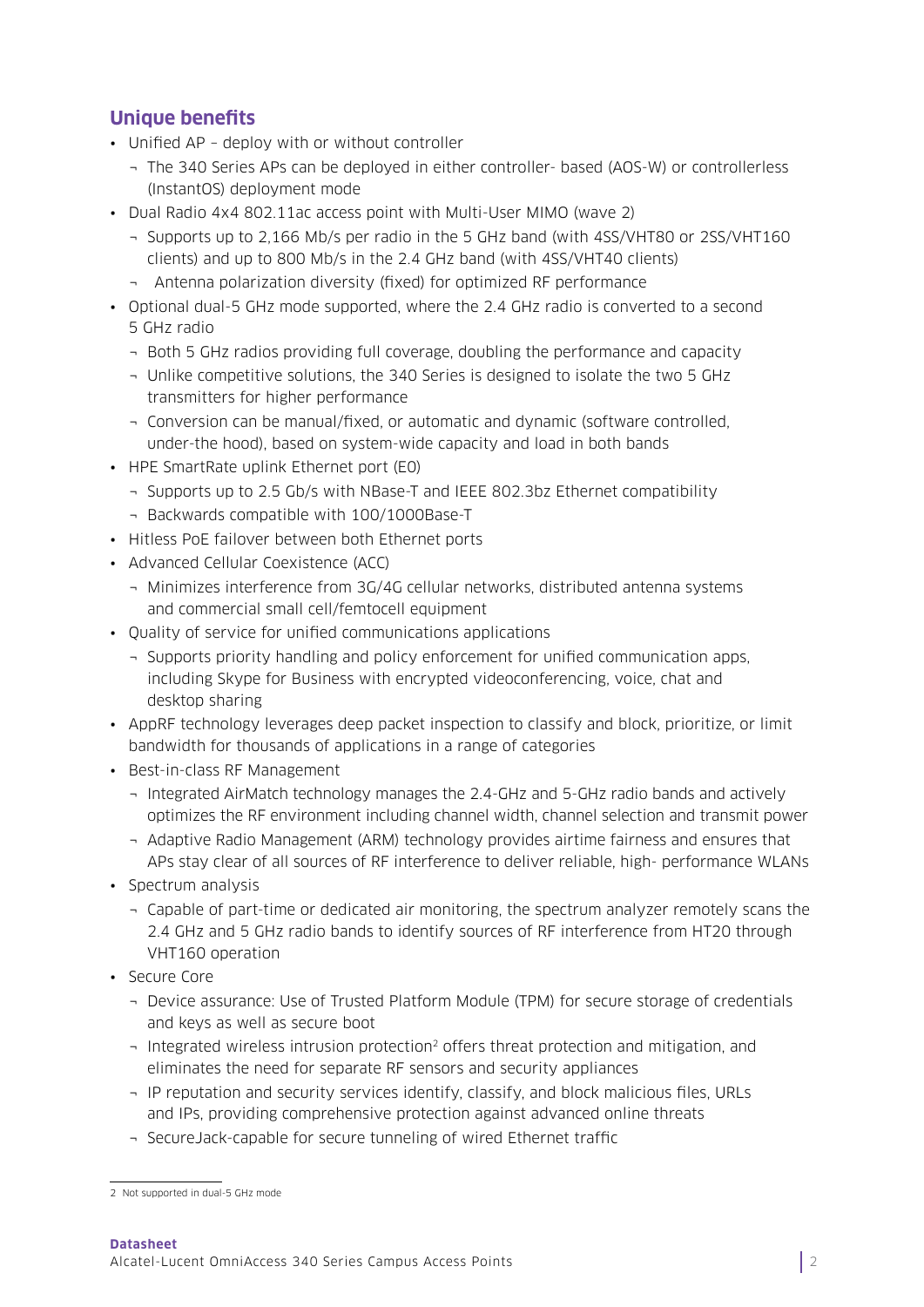- Intelligent Power Monitoring (IPM)
	- ¬ Enables the AP to continuously monitor and report its actual power consumption and optionally make autonomous decisions to disable certain capabilities based on the amount of power available to the unit
	- ¬ Software configurable to disable capabilities in certain orders. For the 340 Series Access Points, by default, the USB interface will be the first feature to turn off if the AP power consumption exceeds the available power budget

#### **Choose your operating mode**

The OmniAccess 340 Series APs offer a choice of deployment and operating modes to meet your unique management and deployment requirements:

- The 340 Series AP is a unified AP that supports both controller-based and controller-less deployment modes, providing maximum flexibility.
- Controller-based mode When deployed in conjunction with an OmniAccess Mobility Controller, OmniAccess 340 Series APs offer centralized configuration, data encryption, policy enforcement and network services, as well as distributed and centralized traffic forwarding.
- Controller-less (Instant) mode The controller function is virtualized in a cluster of APs in Instant mode. As the network grows and/or requirements change, Instant deployments can easily migrate to controller-based mode.
- Remote AP (RAP) mode for branch deployments
- Air monitor (AM)<sup>2</sup> for wireless IDS, rogue detection and containment
- Spectrum analyzer (SA)<sup>2</sup>, dedicated or hybrid, for identifying sources of RF interference
- Secure enterprise mesh portal or point

#### **Specifications**

#### **Hardware variants**

- OAW-AP344: External antenna models
- OAW-AP345: Internal antenna models

#### **Wi-Fi radio specifications**

- AP type: Indoor, dual radio, 5 GHz 802.11ac 4x4 MIMO and 2.4 GHz 802.11n 4x4 MIMO
	- ¬ The 2.4 GHz radio supports all 802.11ac rates as well (proprietary extension)
- Software-configurable dual radio supports:
	- ¬ Dual-radio mode: 5 GHz (Radio 0) and 2.4 GHz (Radio 1)
	- ¬ Dual-5 GHz mode: upper 5 GHz (Radio 0) and lower 5 GHz (Radio 1)
- 5 GHz:
	- ¬ Four spatial stream Single User (SU) MIMO for up to 1,733 Mb/s wireless data rate to individual 4SS VHT80 or 2SS VHT160 client devices
	- ¬ Four spatial stream Multi User (MU) MIMO for up to 1,733 Mb/s wireless data rate to up to four 1SS or two 2SS MU-MIMO capable client devices simultaneously
	- ¬ Peak datarate increases to 2,166 Mb/s when using 1024-QAM modulation (proprietary extension)
- 2.4 GHz:
	- ¬ Four spatial stream Single User (SU) MIMO for up to 600 Mb/s wireless data rate to individual 4SS HT40 client devices, and up to 800 Mb/s to individual 4SS VHT40 devices (proprietary extension)
- Support for up to 256 associated client devices per radio, and up to 16 BSSIDs per radio
- Supported frequency bands (country-specific restrictions apply): ¬ 2.400 to 2.4835 GHz
	-
	- $-5.150$  to 5.250 GHz<sup>3</sup> ¬ 5.250 to 5.350 GHz3
	- ¬ 5.470 to 5.725 GHz4
	-
- ¬ 5.725 to 5.850 GHz4
- Available channels: Dependent on configured regulatory domain
- Dynamic frequency selection (DFS) optimizes the use of available RF spectrum
- Supported radio technologies:
	- ¬ 802.11b: Direct-sequence spread-spectrum (DSSS)
	- ¬ 802.11a/g/n/ac: Orthogonal frequency-division multiplexing (OFDM)

<sup>3</sup> Not supported on radio 0 in dual-5 GHz mode

<sup>4</sup> Not supported on radio 1 in dual-5 GHz mode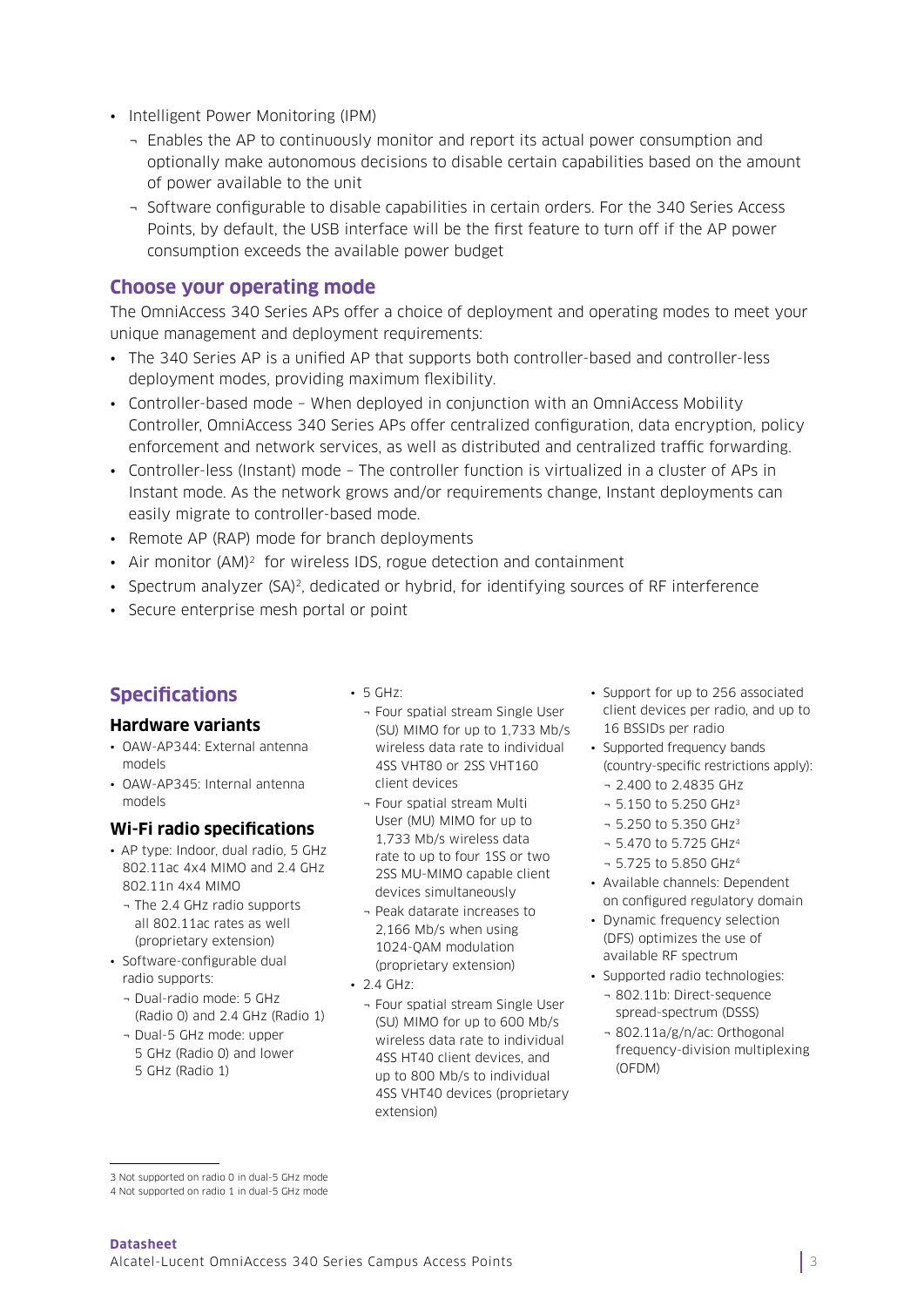- Supported modulation types:
	- ¬ 802.11b: BPSK, QPSK, CCK
	- ¬ 802.11a/g/n/ac: BPSK, QPSK, 16-QAM, 64-QAM, 256-QAM, 1024-QAM (proprietary extension)
- Transmit power: Configurable in increments of 0.5 dBm
- Maximum (aggregate, conducted total) transmit power (limited by local regulatory requirements):
	- ¬ 2.4 GHz band: +24 dBm (18 dBm per chain)5
	- ¬ 5 GHz band: +24 dBm  $(18$  dBm per chain)<sup>5</sup>

Note: Conducted transmit power levels exclude antenna gain. For total (EIRP) transmit power, add antenna gain.

- Advanced Cellular Coexistence (ACC) minimizes the impact of interference from cellular networks
- Maximum ratio combining (MRC) for improved receiver performance
- Cyclic delay/shift diversity (CDD/CSD) for improved downlink RF performance
- Short guard interval for 20 MHz, 40 MHz, 80 MHz and 160 MHz channels
- Space-time block coding (STBC) for increased range and improved reception
- Low-density parity check (LDPC) for high-efficiency error correction and increased throughput
- Transmit beam-forming (TxBF) for increased signal reliability and range
- Supported data rates (Mb/s):
	- ¬ 802.11b: 1, 2, 5.5, 11 ¬ 802.11a/g: 6, 9, 12, 18, 24, 36, 48, 54
	- ¬ 802.11n: 6.5 to 600 (MCS0 to MCS31)
	- ¬ 802.11ac: 6.5 to 1,733 (MCS0 to MCS9,  $NSS = 1$  to 4 for VHT20/40/80, NSS = 1 to 2 for VHT160)
- ¬ 802.11ac: 1,950 and 2,166  $(MCS10$  and  $MCS11$ ,  $NSS = 1$  to 4 for VHT20/40/80, NSS = 1 to 2 for VHT160)6
- ¬ 802.11n high-throughput (HT) support: HT20/40
- ¬ 802.11ac very high throughput (VHT) support: VHT20/40/80/160
- ¬ 802.11n/ac packet aggregation: A-MPDU, A-MSDU

#### **Wi-Fi antennas**

• OAW-AP344: External antenna models. Two sets of four RP-SMA antenna connectors:

- ¬ Primary: A0 A3, connected to chains 0 through 3 respectively on each associated radio
	- With AP in dual-radio mode: dual-band interfaces, diplexing signals to/from radio 0 (full 5 GHz) and radio 1 (2.4 GHz)
	- With AP in dual-5 GHz mode: 5 GHz interfaces from radio 0 (upper 5 GHz)
- ¬ Secondary: B0 B3, connected to chains 0 through 3 respectively
	- With AP in dual-radio mode: not used
	- With AP in dual-5 GHz mode: 5 GHz interfaces from radio 1 (lower 5 GHz)
- ¬ Total internal losses between radio and external connectors:
	- With AP in dual-radio mode: 2.0 dB for 5 GHz, 2.0 dB for 2.4 GHz
	- With AP in dual-5 GHz mode: 2.0 dB for upper 5 GHz, 1.7 dB for lower 5 GHz
- OAW-AP345: Internal antenna models. A total of eight internal omni-directional downtilt antennas
	- ¬ Radio 1: four cross-polarized dual-band downtilt omnidirectional antennas for 4x4 MIMO with peak antenna gain of 5.8 dBi (2.4 GHz) and 5.6 dBi (5 GHz) per antenna.
- With AP in dual-radio mode: used for 2.4 GHz only
- With AP in dual-5 GHz mode: used for lower 5 GHz only
- ¬ Radio 0: four cross-polarized 5 GHz downtilt omnidirectional antennas for 4x4 MIMO with peak antenna gain of 5.5 dBi per antenna
	- With AP in dual-radio mode: used for full 5 GHz only
- With AP in dual-5 GHz mode: used for upper 5 GHz only
- ¬ All internal antennas are optimized for horizontal ceiling mounted orientation of the AP. The downtilt angle for maximum gain is roughly 30 degrees.
- ¬ Combining the patterns of all antennas per radio, the peak gain of the average (effective) pattern is:
	- Radio 1: 3.1 dBi in 2.4 GHz and 2.7 dBi in 5 GHz
	- $-$  Radio 0: 2.2 dBi in 5 GHz

#### **Other interfaces**

- One HPE SmartRate port (RJ-45, maximum negotiated speed 2.5 Gb/s)
	- ¬ Auto-sensing link speed (100/1000/2500BASE-T) and MDI/MDX
	- ¬ 2.5 Gb/s speed complies with NBase-T and 802.3bz specifications
		- PoE-PD: 48Vdc (nominal) 802.3at PoE
- One 10/100/1000BASE-T Ethernet network interface (RJ-45)
	- ¬ Auto-sensing link speed and MDI/MDX
	- ¬ PoE-PD: 48Vdc (nominal) 802.3at PoE
- Link aggregation (LACP) support between both network ports for redundancy and increased capacity
- DC power interface, accepts 1.35/3.5-mm center-positive circular plug with 9.5-mm length
- USB 2.0 host interface (Type A connector)

<sup>5</sup> Reduced by 2 dB in dual-5 GHz mode

<sup>6</sup> Proprietary extension; shown rates shown are for the highest NSS only; additional rates for lower NSS values are supported as well.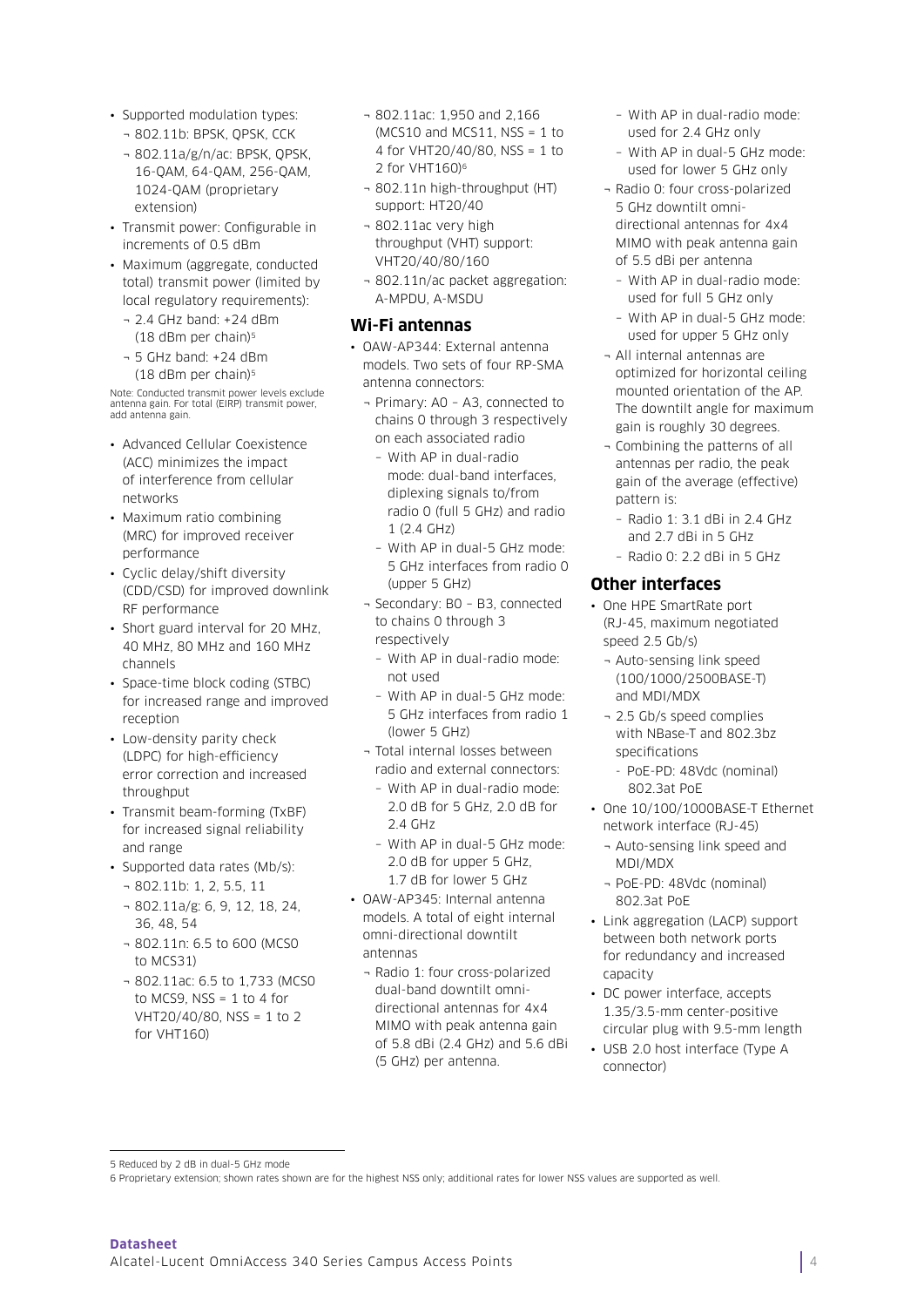- Bluetooth Low Energy (BLE) radio
	- ¬ Up to 4 dBm transmit power (class 2) and -91 dBm receive sensitivity
	- ¬ Integrated vertically polarized omnidirectional antenna with roughly 30 degrees downtilt and peak gain of 4.9 dBi (AP345) or 3.1 dBi (AP344)
- Visual indicators (tri-color LEDs): for System and Radio status
- Reset button: factory reset, LED mode control (normal/off) • Serial console interface
- (proprietary, µUSB physical jack)
- Kensington security slot

#### **Power sources and consumption**

- The AP supports direct DC power and Power over Ethernet (PoE)
- When both power sources are available, DC power takes priority over PoE
- Power sources are sold separately
- Direct DC source: 48Vdc nominal, ± 5%
- Power over Ethernet (PoE): 48Vdc (nominal) 802.3af/802.3at compliant source
- When powered by a direct DC power source, the AP will operate without restrictions
- When powered by PoE and with the IPM feature enabled, the AP will start up in unrestricted mode, but it may apply restrictions depending on the PoE budget and actual power. What IPM restrictions to apply, and in what order, is programmable.
- When powered by PoE with the IPM feature disabled, the AP will apply some fixed restrictions:
	- ¬ The USB interface is disabled when using an 802.3at PoE power source
- ¬ The USB interface and second Ethernet port (E1 if E0 is used, otherwise E0) are disabled, and both radios are restricted to 2x2 operation (AP in dual-radio mode) or 1x1 operation (AP in dual-5 GHz mode) when using an 802.3af PoE power source
- Maximum (worst-case) power consumption:
	- ¬ DC powered: 20.0 W (AP in dual-radio mode), 22.8 W (AP in dual-5 GHz mode)
	- ¬ PoE powered (802.3at): 21.9 W (AP in dual-radio mode), 25.1 W (AP in dual-5 GHz mode)
	- ¬ PoE powered (802.3af): 13.5 W
	- ¬ All numbers above are without an external USB device connected. When sourcing the full 5W power budget to such a device, the incremental (worst-case) power consumption for the AP is up to 6W (DC) or 6.6 W (PoE)
- Maximum (worst-case) power consumption in idle mode: 11 W (DC or PoE)

#### **Mounting**

- The AP ships with two (black) mounting clips to attach to a 9/16-inch or 15/16-inch flat T-bar drop-tile ceiling
- Several optional mount kits are available to attach the AP to a variety of surfaces; see the Ordering Information section below for details

#### **Mechanical**

- Dimensions and weight (unit, excluding mount accessories):
	- ¬ 22.5 cm (W) x 22.4 cm (D) x 5.2 cm (H) 8.9" (W) x 8.9" (D) x 2.0" (H)
	- ¬ 1.05 kg or 2.31 lbs
- Dimensions and weight (shipping): ¬ 33.9 cm (W) x 29 cm (D)
	- x 8.8 cm (H) 13.3" (W) x 11.4"
	- (D) x 3.5" (H)
	- ¬ 1.65 kg or 3.63 lbs

#### **Environmental**

- Operating:
	- ¬ Temperature: 0° C to +50° C (+32° F to +122° F)
	- ¬ Humidity: 5% to 93% non-condensing
- Storage and transportation:
	- ¬ Temperature: -40° C to +70° C (-40° F to +158° F)

#### **Reliability**

• MTBF: 640 khrs (73 yrs) at +25C operating temperature

#### **Regulatory**

- FCC/ISED
- CE Marked
- RED Directive 2014/53/EU
- EMC Directive 2014/30/EU
- Low Voltage Directive 2014/35/EU
- UL/IEC/EN 60950
- EN 60601-1-1, EN60601-1-2

For more country-specific regulatory information and approvals, please see your ALE representative.

#### **Regulatory model numbers**

- OAW-AP344: APIN0344
- OAW-AP345: APIN0345

#### **Certifications**

- CB Scheme Safety, cTUVus
- UL2043 plenum rating
- Wi-Fi Alliance certified 802.11a/b/g/n, ac
- Wi-Fi CERTIFIED™ ac (with wave 2 features)

#### **Warranty**

• Limited lifetime warranty

#### **Minimum operating system software**

• AOS-W & InstantOS 8.3.0.0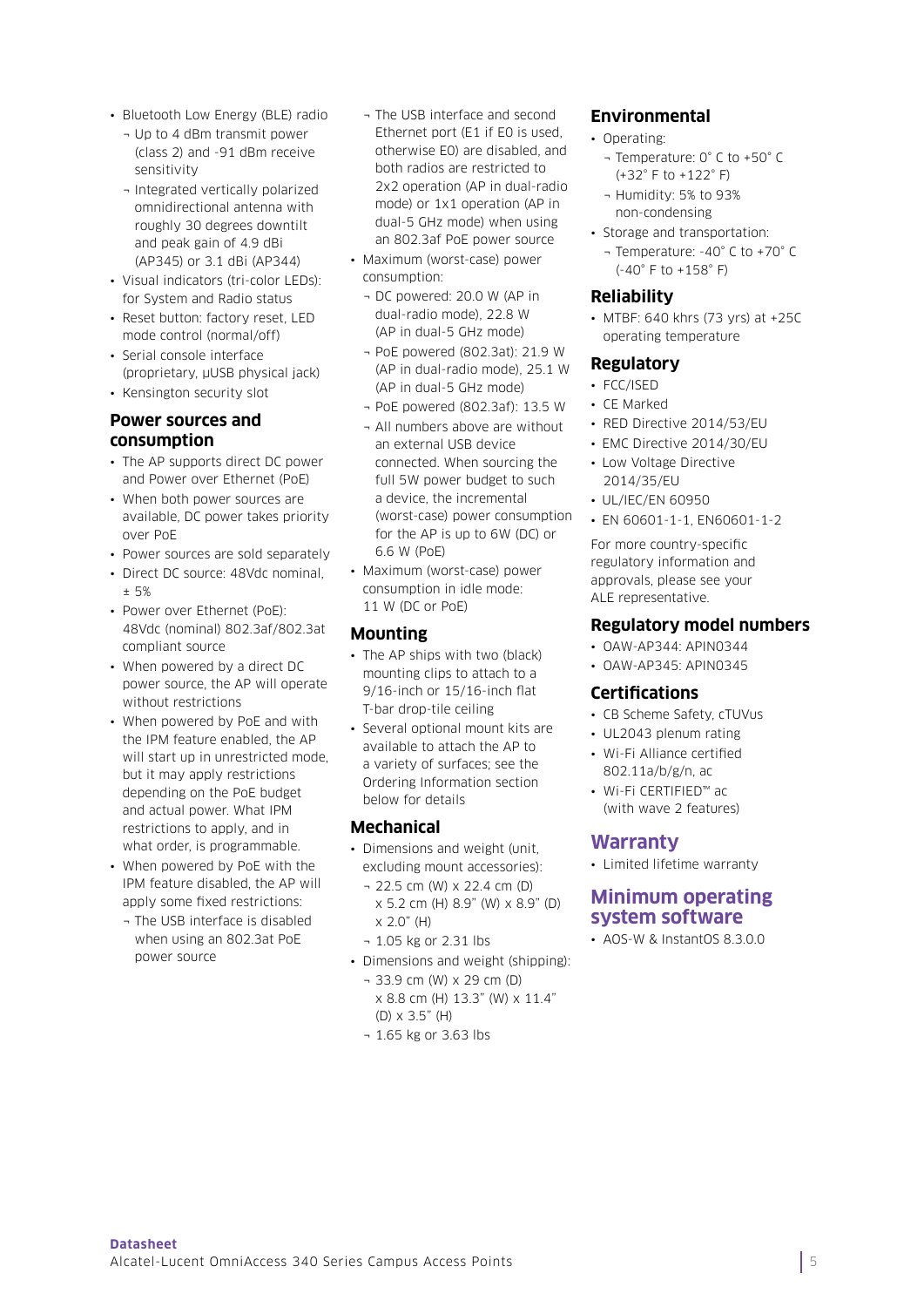#### **RF performance table**

|                       | Maximum transmit power (dBm) per<br>transmit chain <sup>7</sup> | Receiver sensitivity (dBm) per receive<br>chain <sup>7</sup> |
|-----------------------|-----------------------------------------------------------------|--------------------------------------------------------------|
| 802.11b 2.4 GHz       |                                                                 |                                                              |
| $1$ Mb/s              | 18                                                              | $-97$                                                        |
| $11$ Mb/s             | 18                                                              | $-88$                                                        |
| 802.11g 2.4 GHz       |                                                                 |                                                              |
| 6 Mb/s                | 18                                                              | $-94$                                                        |
| 54 Mb/s               | 16                                                              | $-76$                                                        |
| 802.11n HT20 2.4 GHz  |                                                                 |                                                              |
| MCS0/8/16/24          | 18                                                              | $-94$                                                        |
| MCS7/15/23/31         | 14                                                              | $-74$                                                        |
| 802.11n HT40 2.4 GHz  |                                                                 |                                                              |
| MCS0/8/16/24          | 18                                                              | $-91$                                                        |
| MCS7/15/23/31         | 14                                                              | $-71$                                                        |
| 802.11a 5GHz          |                                                                 |                                                              |
| 6 Mb/s                | 18                                                              | $-92$                                                        |
| 54 Mb/s               | 16                                                              | $-74$                                                        |
| 802.11n HT20 5 GHz    |                                                                 |                                                              |
| MCS0/8/16/24          | 18                                                              | $-92$                                                        |
| MCS7/15/23/31         | 14                                                              | $-71$                                                        |
| 802.11n HT40 5 GHz    |                                                                 |                                                              |
| MCS0/8/16/24          | 18                                                              | $-89$                                                        |
| MCS7/15/23/31         | 14                                                              | $-68$                                                        |
| 802.11ac VHT20 5 GHz  |                                                                 |                                                              |
| MCS <sub>0</sub>      | 18                                                              | $-92$                                                        |
| MCS9                  | 12                                                              | $-66$                                                        |
| MCS11 <sup>8</sup>    | 10                                                              | $-60$                                                        |
| 802.11ac VHT40 5 GHz  |                                                                 |                                                              |
| MCS <sub>0</sub>      | 18                                                              | $-89$                                                        |
| MCS9                  | 12                                                              | $-63$                                                        |
| MCS11 <sup>8</sup>    | 10                                                              | $-57$                                                        |
| 802.11ac VHT80 5 GHz  |                                                                 |                                                              |
| MCSO                  | 18                                                              | $-86$                                                        |
| MCS9                  | 12                                                              | $-60$                                                        |
| MCS11 <sup>8</sup>    | $10\,$                                                          | $-54$                                                        |
| 802.11ac VHT160 5 GHz |                                                                 |                                                              |
| MCSO                  | 18                                                              | $-81$                                                        |
| MCS9                  | 12                                                              | $-55$                                                        |
| MCS11 <sup>8</sup>    | 10                                                              | $-49$                                                        |

Note: Table shows the maximum hardware capability of the AP (excluding antenna and MIMO/MRC gain). Actual maximum transmit power may be limited below these numbers to ensure compliance with local regulatory requirements.

<sup>7</sup> In dual-5 GHz mode, all 5 GHz numbers are degraded by 2 dB

<sup>8</sup> Proprietary extension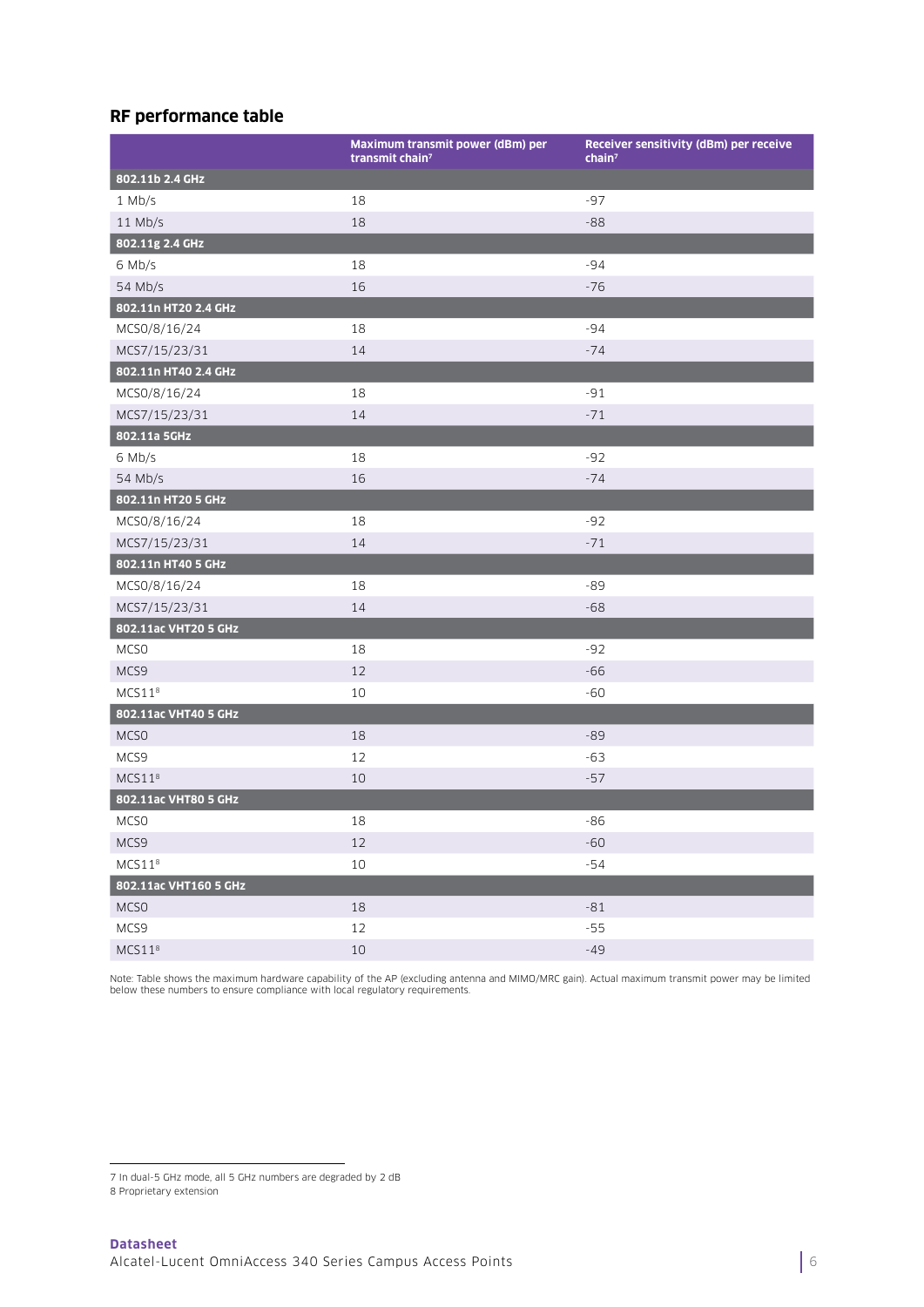#### **Antenna pattern plots**

**Horizontal planes (top view, AP facing forward)**<br>Showing both azimuth (O degrees) and 30 degrees downtilt patterns



**2.45 GHz Wi-Fi (dual-radio mode, radio 1)**

- 2.45 GHz Wi-Fi (R1) average azimuth 2.45 GHz Wi-Fi (R1) average downtilt



**5.5 GHz Wi-Fi (dual-radio mode, radio 0)**

- 5.5 GHz Wi-Fi (RO) average azimuth 5.5 GHz Wi-Fi (RO) average downtilt



**5.18 GHz Wi-Fi (dual-5 GHz mode, radio 1)**

- 5.18 GHz Wi-Fi (R1) average azimuth - 5.18 GHz Wi-Fi (R1) average downtilt



#### **5.875 GHz Wi-Fi (dual-5 GHz mode, radio 0)**

- 5.875 GHz Wi-Fi (RO) average azimuth 5.875 GHz Wi-Fi (RO) average downtilt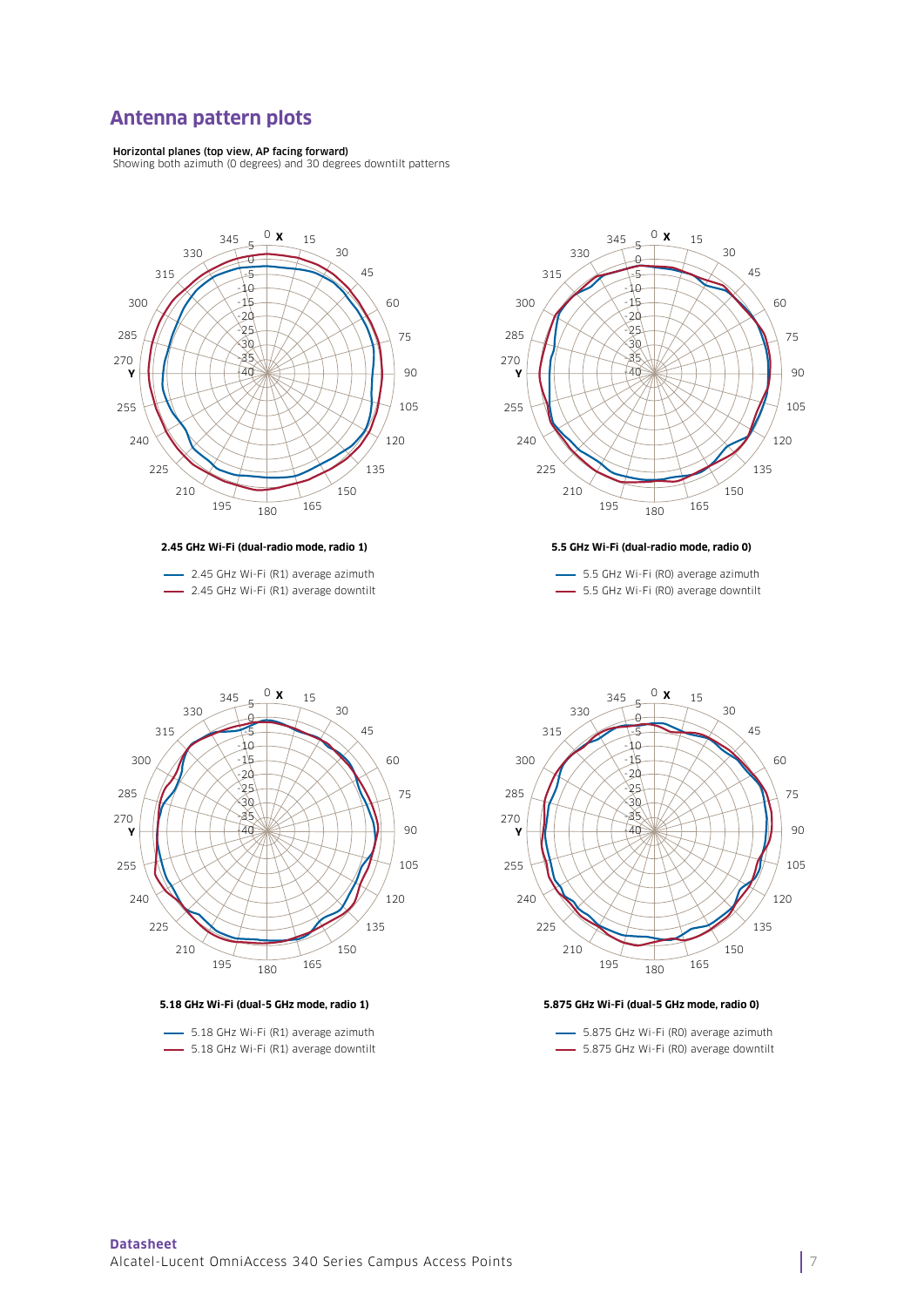#### Elevation planes (side view, AP facing down)

Showing side view with AP rotated both 0 and 90 degrees



**2.45 GHz Wi-Fi (dual-radio mode, radio 1)**

2.45 GHz Wi-Fi (R1) average elevation 0 **2.45 GHz Wi-Fi (R1) average elevation 90** 



#### **5.5 GHz Wi-Fi (dual-radio mode, radio 0)**

5.5 GHz Wi-Fi (R0) average elevation 0 5.5 GHz Wi-Fi (RO) average elevation 90



**5.18 GHz Wi-Fi (dual-5 GHz mode, radio 1)**

- 5.18 GHz Wi-Fi (R1) average elevation 0 5.18 GHz Wi-Fi (R1) average elevation 90



#### **5.875 GHz Wi-Fi (dual-5 GHz mode, radio 0)**

- 5.875 GHz Wi-Fi (RO) average elevation 0  $-$  5.875 GHz Wi-Fi (RO) average elevation 90